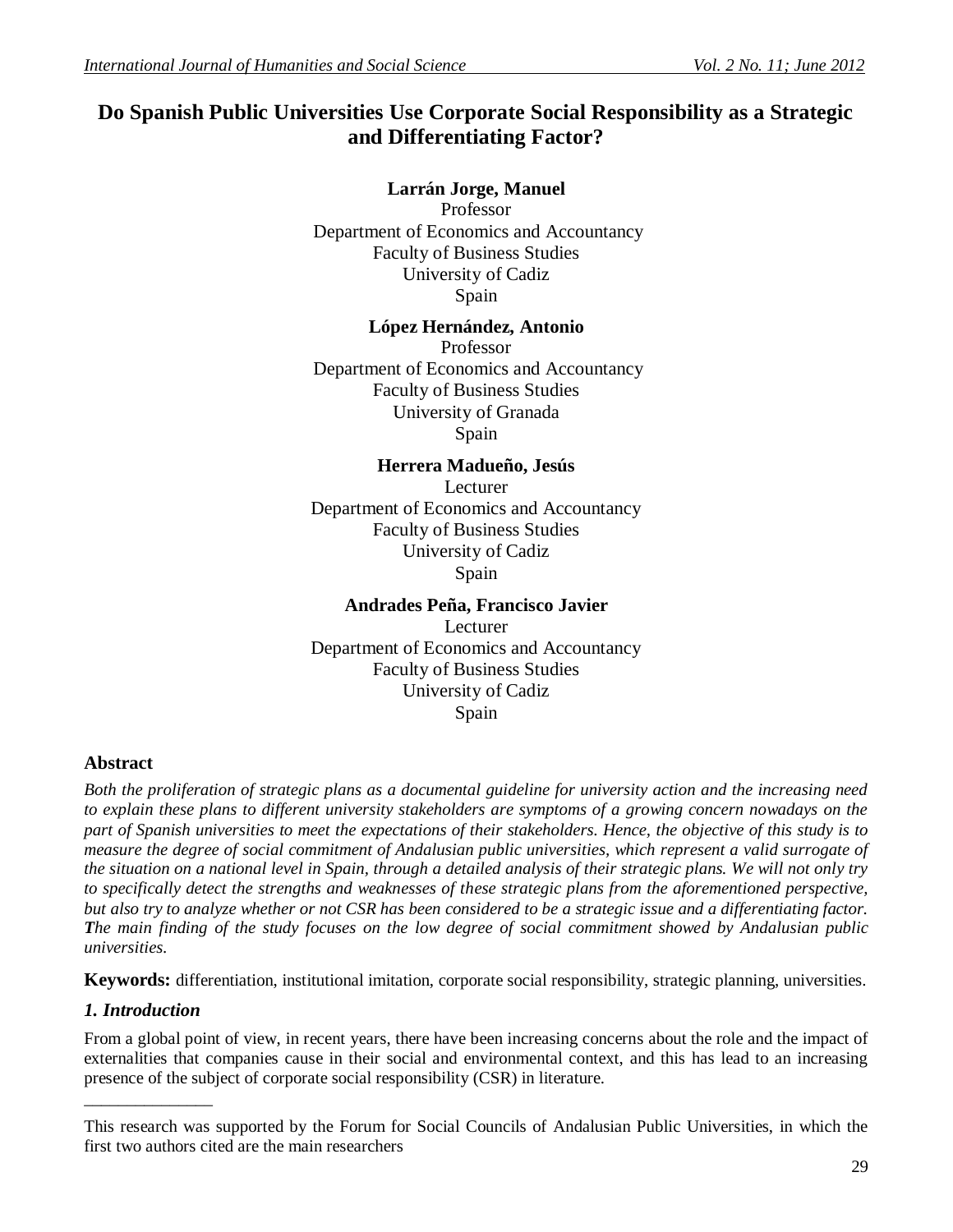Nevertheless, at least from a scientific or research point of view, these concerns have been less evident in relation to the public sector (Ball & Grubnic, 2007; Ball & Bebbington, 2008) and, specifically, the higher education (HE) context (e.g. Arlow, 1991; Van Weenen, 2000; Matten & Moon, 2004; Christensen, Peirce, Hartman, Hoffman, & Carrie*,* 2007; Lamsa, Vehkaperä, Puttonen, & Personen*.,* 2007; Ferrer-Balas *et al.,* 2008). Universities are public services and, given their social function, they should include CSR parameters in all of their activities, such as teaching, research, transfer, and management. Indeed, it is reasonable infer that the future success of CSR will depend on the attitude of future generations, as these generations will influence relations between business and society, as citizens, customers, or managers. In this regard, universities play a fundamental role due both to the impact of the incorporation of CSR into the design of their study and research programs, and its incorporation into universities´ mission, vision, and corporate strategy (Muijen, 2004).

In the specific case of Spain, in the context of the 2015 University Strategy, the Spanish government has drawn up two white papers in order to stimulate debate about the concepts of university governance and funding. These documents state that universities should not only teach and research, but should also be socially responsible institutions that can help students find jobs, encourage ethical values, contribute to economic and social development, etc. Since the mid-1990s many Spanish universities have carried out initiatives to improve their strategic planning (Tobarra, 2004), the objective of the present study is to measure the degree of the social commitment of Andalusian public universities through a detailed analysis of their strategic plans, since these universities are a representative sample of Spanish public universities. Specifically, we will not only analyze the contents of the strategic plans from the perspective of CSR but also propose different measures to assess the degree of university social commitment on a strategic level and determine if CSR is a strategic and a differentiating factor. In order to achieve our objective, the article is structured in the following way: firstly, we will justify the hypothesis and the objectives of our paper, then define the scope of our study and the methodology applied in the empirical study, and then finish with an analysis and discussion of the results and the main conclusions of the study.

# *2. Objectives and justification of the study*

In recent years, it is evident that CSR has become a major factor in business and can be defined as the obligation that companies have to carry out actions that improve society as a whole (Davis & Blomstrom, 1975). In this sense, Vogel (2005) and Carroll and Shabana (2010) stated that there is a positive relation between CSR displayed by companies and their profitability and value. Furthermore, Porter and Kramer (2006) emphasized the need for CSR to be included in business strategies if companies are to achieve both profits for their shareholders and benefits for society. This leads us to conclude that both social pressures and the need to improve the companies" reputation and legitimacy, along with the possible competitive advantages derived from the implementation of CSR policies, have meant that this concept has become a strategic factor in the planning of major companies. The application of CSR at universities does not start and finish with the publication of an annual report. It also implies considering this issue in terms of the basic functions of universities (teaching, research, management, social involvement) in a triple dimension (social, economic, and environmental). Additionally, it implies the need for greater transparency, greater dialogue with different stakeholders, and more consideration of their different expectations, as well as including CSR in universities´ management, their governing bodies, and their strategic planning.

There are many HE institutions on an international level that have begun to include strategic planning in their management systems for different reasons, such as improving their management techniques, increasing the satisfaction of their stakeholders, increasing efficiency and reducing costs, defining their objectives, etc. (Kvavik & Voloudakis, 2002). Nevertheless, there have been few academic articles aimed at studying strategic planning at universities (e.g. Scott & Wagner, 2003; Worley, Clatha, Weston, Aguirre, & Grabot, 2005; Okunoye, Frolic, & Crable, 2008). A key factor in the analysis of the evolution of strategic planning at universities is the social environment of the institution (Shattock, 2000). Indeed, if we accept that strategic planning in any organization is much simpler when the future is clearly predictable and is much more complex when the future is more uncertain and variable, it is evident that strategic planning at universities depends, to a large extent, on the social environment and characteristics of each university.

The current situation at universities is characterized by a greater dynamism and complexity given the influence exerted by demographic, social, and economic changes.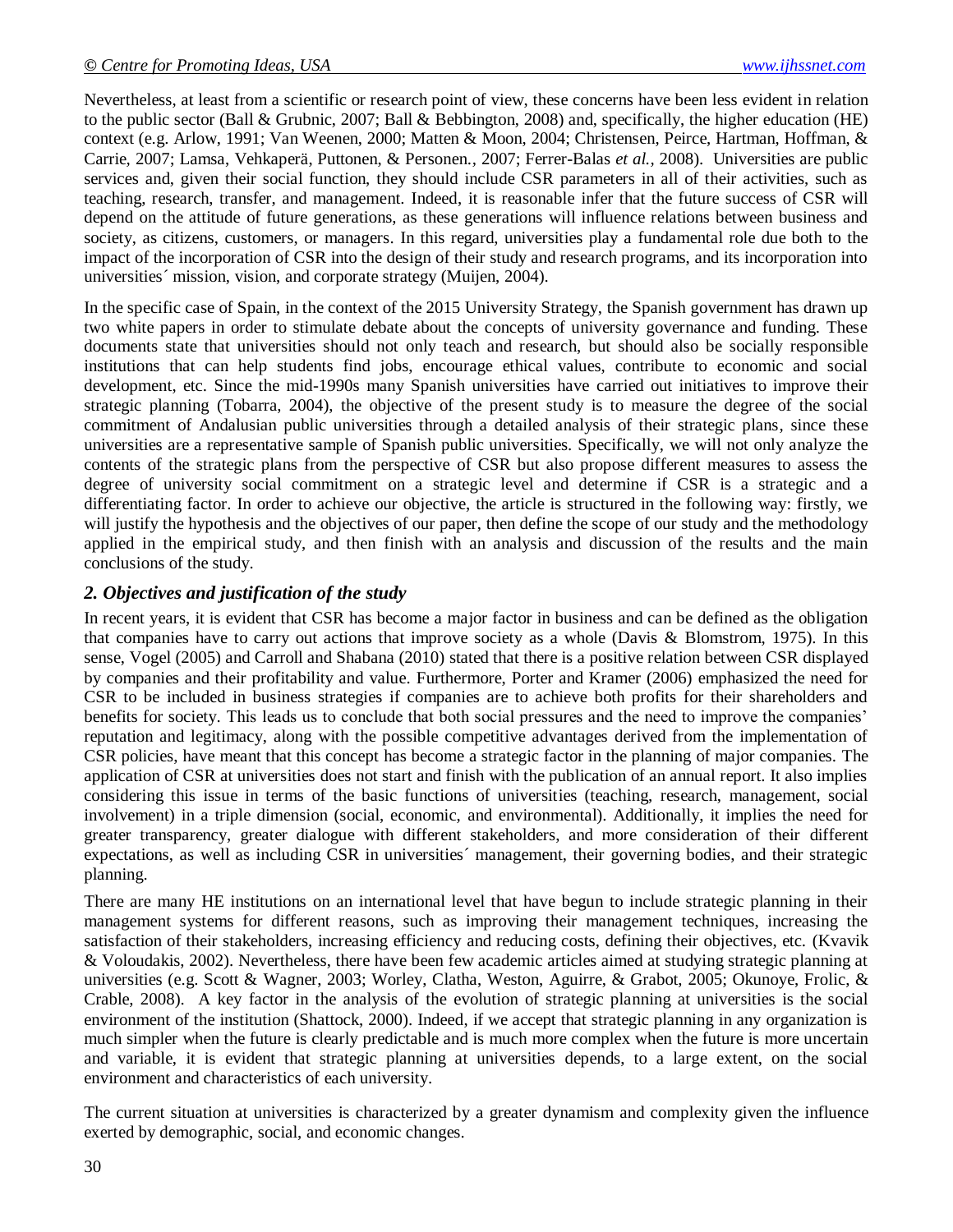Therefore, in order to assure their survival, universities must be able to adapt to their social environment and the following factors are of fundamental importance to ensure the success of strategic planning at universities (Shattock, 2000): competitiveness, opportunism, generation of income and reduction of costs, relevance, excellence, and reputation. All of the aforementioned factors could lead us to pose the hypothesis that, given the current characteristics of their social environment, universities may have begun to consider CSR as a strategic and differentiating factor as has occurred in the business world. In this sense, if we focus on those studies which refer to research applied to CSR in this field, we can state that, even if there are theoretical arguments about this issue, (e.g. Nuñez & Alonso, 2008; Casani & Pérez, 2009), there are few empirical studies and, in this respect, the study published by Serap and Eker (2007) has been the most noteworthy. The main contribution of this article is that CSR is one of the key aspects which must be included in the strategy of universities as a differentiating factor and as a competitive advantage for universities (Baker & Balmer, 1997; Melewar & Akel, 2005).

### *3. Scope and methodology of the study*

### **3.1. Scope**

The scope of the study is very broad and, therefore, for research purposes, we have had to limit the study to a more specific context (in our case, the public Andalusian university system), which allows us to carry out a more detailed and more profound analysis of the situation whilst also allowing us to extrapolate the conclusions reached to the whole of the Spanish university system. The Spanish university system is mainly public<sup>1</sup>. According to the data published by the Spanish Conference of University Rectors (Hernandez, 2008) more than 90% of students are enrolled at public universities. Therefore, our study focuses on public universities. Spanish public universities, although regulated by a common framework and coordinated on a national level, are administered within 17 different university systems (one for each autonomous community into which Spain is divided). The specific structure of each autonomous community is quite diverse, although a common feature is the lack of student mobility and the preference for studying near to home (Martin & Lacomba, 2008). In this study, we have decided to select one of these 17 different university systems in order to be able to analyze a specific group of universities whose geographical, financial, and legal context is as homogeneous as possible. In terms of the overall panorama of universities in the Spanish education system, the choice of Andalusia as a case study has several advantages.

Firstly, it offers the highest number of degrees in Spain and accounts for 18% of the total of degrees offered to Spanish students (table 1); Secondly, Andalusian universities offer a large number of degrees in different knowledge areas. The distribution of degrees in terms of academic specialty is similar to that in the rest of Spain; Finally, HE in Andalusia is composed of 10 public universities and is thus the autonomous community with the highest number of universities. Furthermore, Andalusian public universities through their own teaching centers or associated centers cater to 226,687 undergraduate students and 20,123 postgraduate students (9,389 PhD students and 10,734 students enrolled in other postgraduate study programs). Observing this data from a relative point of view, Andalusian universities account for 20% of the total of university undergraduates in Spain, 12% of postgraduate students, and almost 18% of university staff (see table 2).

**Table 1. Percentage distribution of the training program (degrees) offered by Spanish education system (2006-2007) divided by autonomous community and areas of knowledge.**

|           |                   | Social   |          | Health   | Technical | (%)<br>Public<br>Total<br>ot |
|-----------|-------------------|----------|----------|----------|-----------|------------------------------|
|           | <b>Humanities</b> | Sciences | Sciences | Sciences | Sciences  | Universities.                |
| Andalusia | 15.11%            | 40.00%   | 10.67%   | 7.11%    | 27.11%    | 18.17%                       |
| Spain     | 14.98%            | 37.83%   | 9.57%    | 6.54%    | 31.09%    | 100.00%                      |

Source: Martín and Lacomba (2008)

|  | Table 2. Andalusian university system's structure: Staff, students and degrees. |  |  |
|--|---------------------------------------------------------------------------------|--|--|
|  |                                                                                 |  |  |

|              | Full-time        | Full-time            | Undergraduate | Postgraduate | Total of | Post-degree |  |
|--------------|------------------|----------------------|---------------|--------------|----------|-------------|--|
|              | university staff | administration staff | students      | students     | degress  | courses     |  |
| Andalusia    | 14.337           | 8.518                | 226.687       | 20.123       | 450      | 1309        |  |
| <b>Spain</b> | 81.876           | 47.937               | 1.132.645     | 167.624      | 2.505    | 7.916       |  |
| %            | 17.5%            | 17.7%                | 20%           | 12%          | 17.9%    | 16.5%       |  |
|              |                  |                      |               |              |          |             |  |

Source: Hernández Armenteros (2008)

 $\overline{a}$ 

1 In Spain there are currently a total of 48 public universities, 47 of which involve traditional attendance by students and one of which is a distance-learning institution, in addition to 23 private universities.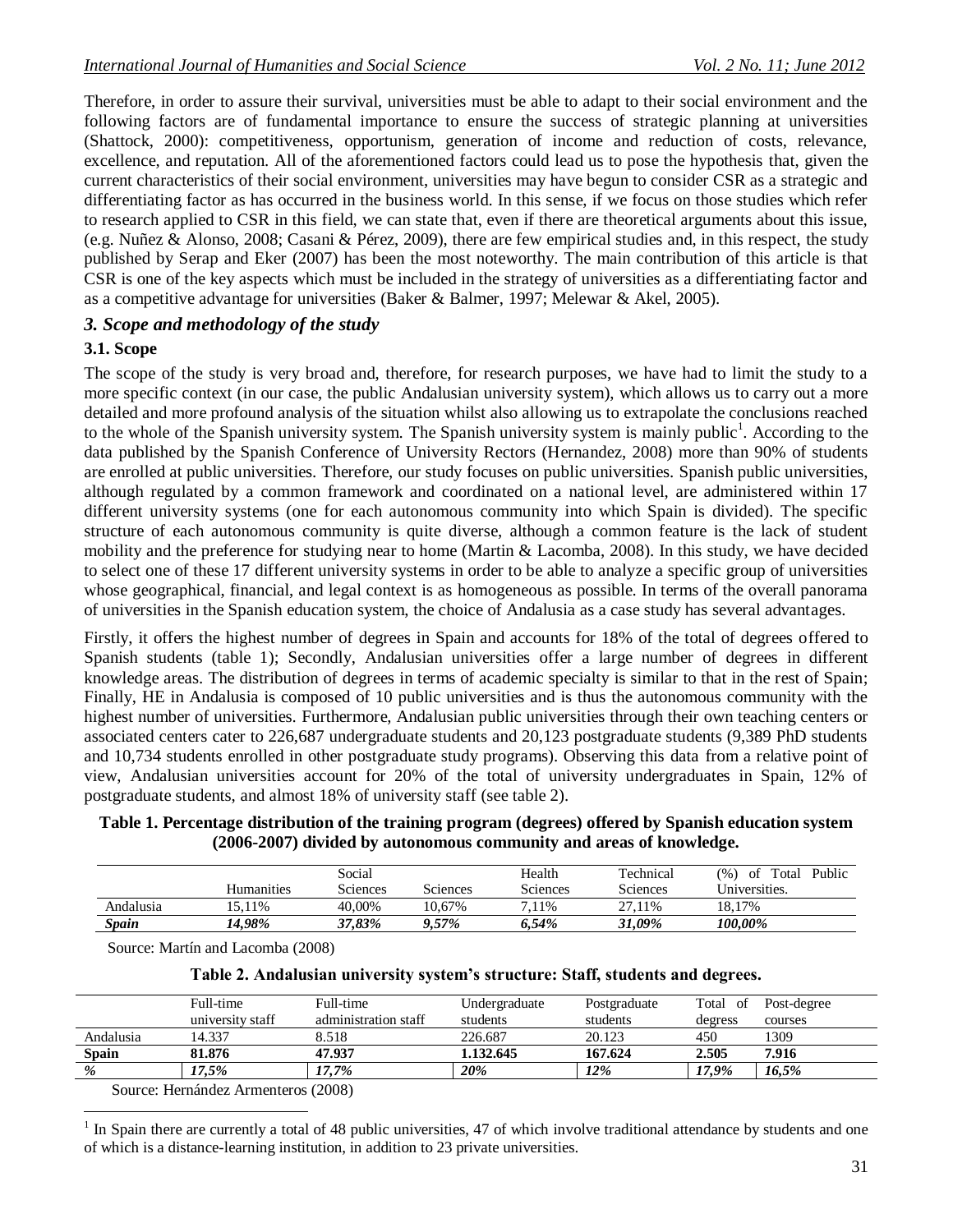# **3.2. Methodology**

In order to achieve the objective proposed, we have carried out a content analysis of the strategic plans currently in force at the ten public universities in Andalusia. Content analysis is used to measure CSR disclosures and it is a very common technique in studies where the objective is to analyze the quantity and the quality of the information supplied by companies, mainly in a voluntary manner, on a general level or through a social or environmental approach (e.g. Ernst & Ernst, 1978; Gray, Kouhy, & Lavers, 1995a, 1995b; Adams, Hill, & Roberts, 1998; Llena, Moneva, & Hernandez, 2007).

According to Hackston and Milne (1996, p.84) content analysis is a method of codifying the text (or content) of a piece of writing into various groups (or categories) depending on selected criteria. Following coding, quantitative scales are derived to permit further analysis. Krippendorff (1980, p. 21) states that content analysis is a research technique for making replicable and valid inferences from data according to their context. Although the application of this method has been widely adopted in previous CSR studies, for the subject of our research, it has several problems, for which we have tried to provide answers or a reasonable solution.

The first problem is the relative importance of each section. In order to measure the quantity of information in many studies, an index is used. This index is usually the sum of a series of dichotomic variables which take the value one when certain information is present in the material studied, and zero in the opposite case. On other occasions, certain information in the index is weighted using criteria either established by the researcher or based on the importance given to it by specific groups of stakeholders. According to Marston and Shrives (1996), when the amount of information included in the index is high enough, the differences between weighting and not weighting should not be very significant, whilst Bravo, Abad, and Trombetta (2009) rejects this statement, because they believes that it must be differences between weighting and not weighting. In order to try to partially solve this limitation, we will use different indexes, weighted and non-weighted, to reduce the sensitivity of the results when we use these indexes.

Another much more important problem is related to the selection of items which we will use as a referential framework to calculate the index of reporting in each unit studied or, in our case, the level of social commitment inserted in each strategic plan. In the case of voluntary disclosure research about financial information, the selection criteria are quite heterogeneous. In some cases, the information used has been from previous studies (McNally, Eng, & Hasseldine, 1982). In other cases, using an annual report, a list of items is established which may be the best practice, or the maximum quantity to be published (Malone, Fries, & Jones, 1993). Or a list of items is established from opinions and previous discussions with special groups of users of accounting information (Firth, 1979, 1980). In the case of social and environmental information, most studies used, as referential framework, the most widely accepted model, which is the one developed by the Global Reporting Initiative G3 (Gray *et al.,* 1995a, 1995b; Llena *et al.,* 2007). In the case of universities, applying, as a reference, the informational items mentioned in previous studies, has its limitations because scarce previous references, both in the public sector, in general (Ball & Grubnic, 2007; Ball & Bebbington, 2008), and in universities, in particular (Santos *et al.,* 2007). Furthermore, using a legislative framework as a reference in the HE context is problematic, even if we refer to pronouncements applicable to the public sector.

In fact, the Supplement for Public Agencies published by the Global Reporting Initiative (GRI, 2005), or those from Asociación Española de Contabilidad y Administración de Empresas<sup>2</sup> (AECA, 2004), Chartered Institute of Public Finance and Accountancy (CIPFA, 2007), International Federation of Accountants (IFAC, 2001) or the Audit Commission (2007) are difficult to apply to universities. Therefore, in the face of these difficulties and the attention authors, such as Ball and Bebbington (2008) and Ball and Grubnic (2007), have drawn to the need to consider the "informational demands of stakeholders" when creating a set of informational items about CSR, we selected items using a proposal for a sustainability report for Andalusian public universities (Larran & Lopez, 2009)<sup>3</sup>. In particular we used an empirical study of the different expectations mentioned by stakeholders (Larran, Lopez, & Calzado, 2010a).

 $\overline{a}$ 

<sup>&</sup>lt;sup>2</sup> Spanish Association for Accountancy and Business Administration

<sup>32</sup> <sup>3</sup> This proposal was carried out previously by those responsible for a broader project in which this article is included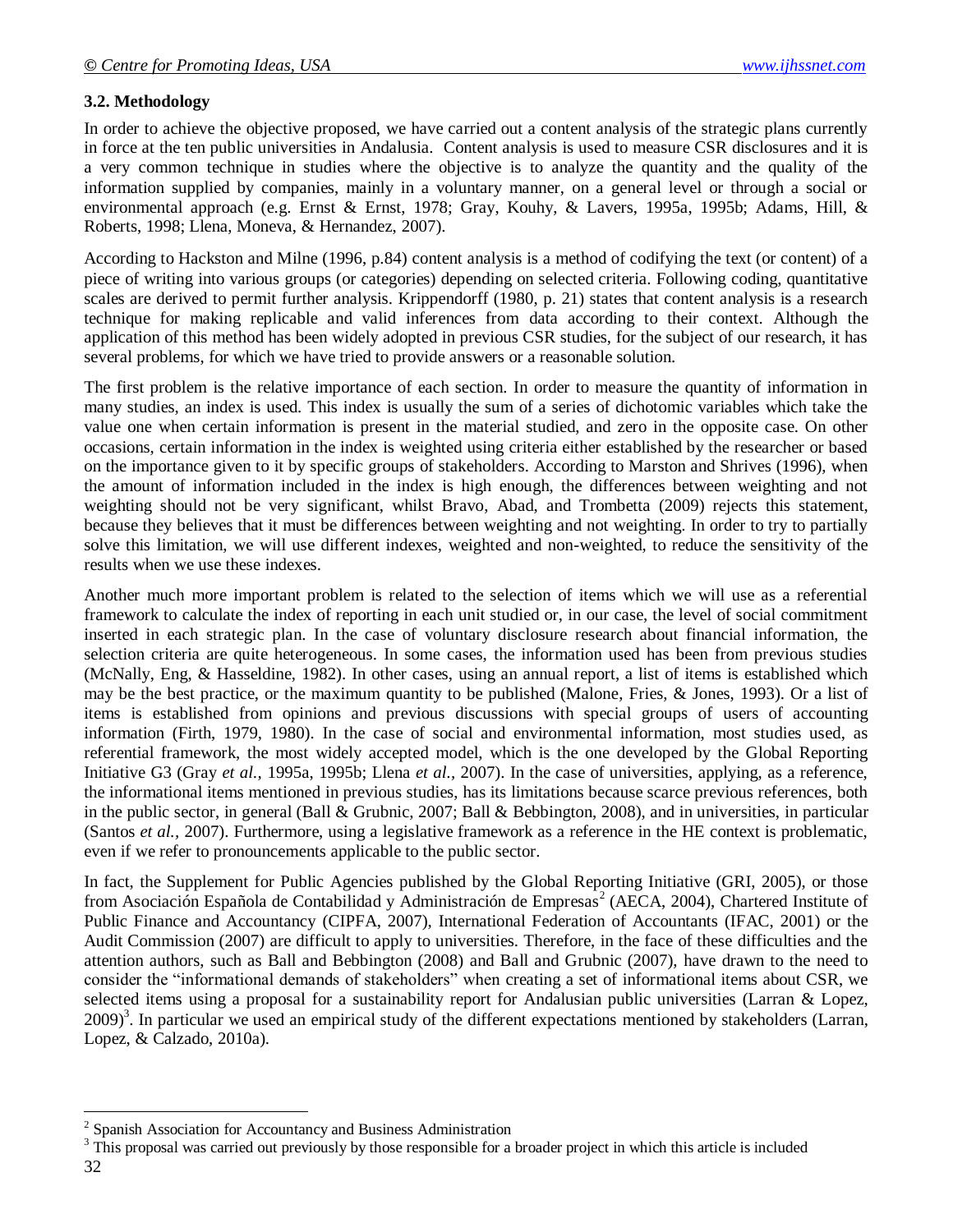Based on this proposed report, we selected a series of items in order to analyze whether or not they are included in the different strategic plans, where items are classified in terms of the stakeholders at whom they are aimed or who are most directly affected by their utilization and their results: governance, students, staff, society, environment, companies and continuous improvement.

The content of each one of these sections can be extracted from the analysis of the results which we will present in the next section of this study.

Another additional problem derived from the application of content analysis is the possible subjectivity and difficulty, in some cases, of assigning determined content to the different informative items previously defined. In our case, this analysis was carried out by two different researchers in order to avoid or reduce any possible subjectivity, and a third researcher was used to coordinate the solution of the discrepancies or different interpretations in terms of assigning elements of strategic plans to the different items.

Therefore, we have taken the following steps:

- 1. Firstly, we analyze the mission and vision statement of each university in its strategic plan, specifying all the references related to CSR or sustainability, along with the values expressed in each one of them.
- 2. For each university, we focus on the strategic actions that are related to the development of CSR policies, in line with the items extracted from the proposed sustainability report for Andalusian public universities, divided into those related to governance, staff, students, society, environment, companies and continuous improvement. In this section, we analyze the possible presence of each one of the items previously selected, along with the number of strategic actions involved in each one of them. As well, we explain in due course, the number of strategic actions that has been adjusted in order to assess the items´ level of viability, their temporary or permanent nature, the allocation of a budget, and a person responsible for putting them into practice, as well as some indicators proposed for their measurement and continuous assessment.
- 3. We calculate a first index of the global social commitment in which we measure the presence of different items with a dichotomic variable. For all of the universities, this index would have a value of one if all of the contents considered (a total of 93) were present in all of the universities in Andalusia. Therefore, this is calculated dividing the number of times that each item is repeated (which we will henceforth refer to as strategies) in all Andalusian universities, from among the total of strategies which we have analyzed multiplied by 10.
- 4. In the second index of social commitment, we weight the number of strategic actions that are considered in each strategic plan for each one of the strategies considered. Therefore, for all Andalusian universities, this index is calculated dividing the total of strategic actions considered by the result of multiplying by 10 each strategy present in Andalusian universities by the average number of strategic actions presents. This index has two versions. Given the fact that certain strategies are not present at any Andalusian university, we weight it with zero in the first case, and with the global average of strategic actions per strategy for all Andalusian universities.
- 5. The third index of social commitment considers the previous issue, although the presence of each strategic action will only have a value of one if its corresponding strategic plan includes: a time schedule; the budget allocated; indicators for its continuous assessment; and those responsible for putting it into practice (for each one of these requisites is weighted with 0.25). Therefore, individually a strategic action will have a value of one if it fulfills four requirements; 0.75 if it fulfills three; 0.5 if it fulfills two; 0.25 if it fulfills only one and 0 if it does not fulfill any. These criteria are based on assessing the probabilities of successfully putting into practice certain strategies, since, in the case that all four requirements are fulfilled, it will be more probably the achievement of the objectives of each strategic plan. As previously, we use two different versions of the index in order to incorporate, in a different way, the strategies that do not exist in all Andalusian universities as in the previous index.
- 6. The fourth index relates the numerator of the third indicator to the denominator of the second one for each one of the versions, so that it considers the intensification of the strategies but penalizes the lack of viability in the strategic actions.

The comparison of the seven indexes proposed will allow us to analyze the sensitivity of the assessment of social commitment and the different ways of measuring it (see the formulation of the different indexes in table 3).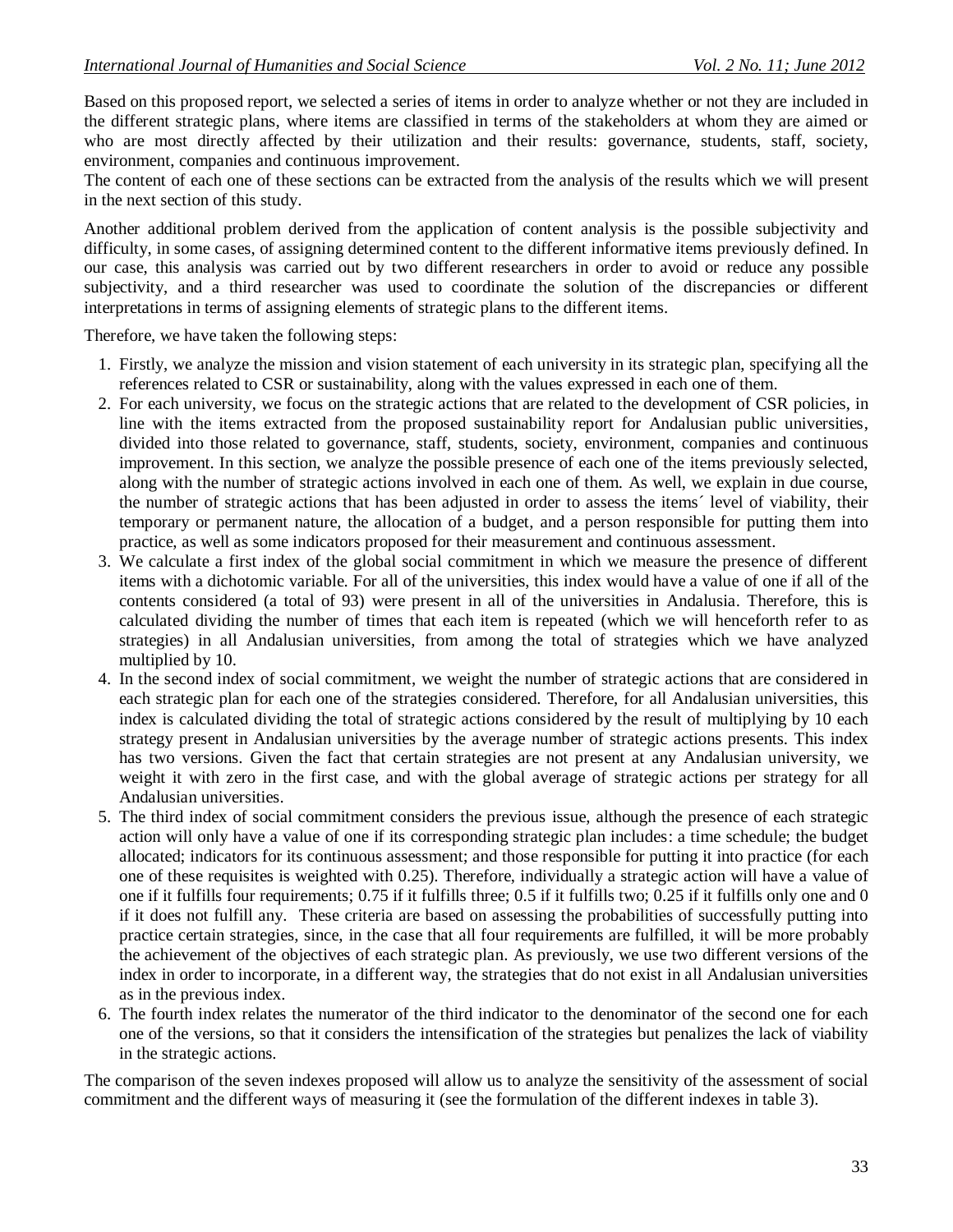Specifically, the differences between the first and second index are the consequence of weighting or not weighting the strategies and the consideration of an ideal situation (the presence of all of the strategies) or using as a frame of reference the overall situation of all Andalusian universities. The use of the third index provides us with variations on the measure of social commitment if we focus on the viability of the strategic actions. The fourth index weights but penalizes the lack of viability of the strategic actions.

| Where: | $\mathbf{i}$    | Refers to universities.                                                                                                                                                                                                  |
|--------|-----------------|--------------------------------------------------------------------------------------------------------------------------------------------------------------------------------------------------------------------------|
|        | j               | Refers to different strategies                                                                                                                                                                                           |
|        | $E_i$           | Number of times to repeat the same<br>$=\sum_{i} B_{ij}$<br>strategy in all Andalusian universities                                                                                                                      |
|        | $A_i$           | Number of strategic actions attached to a<br>$=\sum_{\lambda} A_{\lambda}$<br>strategy j for all Andalusian universities                                                                                                 |
|        |                 | $E_{i,j} = 0, 1$                                                                                                                                                                                                         |
|        |                 | $I_{21} = \frac{\sum_{j=1}^{n} A_j}{10 \times \sum_{j=1}^{n} \left(\frac{A_j}{B}\right)} = \frac{\sum_{j=1}^{n} \sum_{i=1}^{n} A_{ij}}{10 \sum_{i=1}^{n} \left(\frac{A_{ij}}{B_{ij}}\right)}$                            |
|        |                 |                                                                                                                                                                                                                          |
| When   |                 | $\frac{1}{\pi} = \frac{1}{\pi}$ Zero value is assigned to this ratio                                                                                                                                                     |
|        |                 |                                                                                                                                                                                                                          |
|        |                 | $I_{22} = \frac{\sum_{j=1}^{m} A_j}{10 \times \sum_{j=1}^{98} \left(\frac{A_j}{B_j}\right)} = \frac{\sum_{j=1}^{98} \sum_{i=1}^{98} A_i}{10 \sum_{i=1}^{98} \left(\frac{A_i}{B_i}\right)}$                               |
|        |                 | When $\frac{1}{2}$ = $\frac{1}{4}$ Value is assigned                                                                                                                                                                     |
|        |                 |                                                                                                                                                                                                                          |
|        |                 | $l_{31} = \frac{\sum_{j=1}^{m} AP_j}{10 \times \sum_{j=1}^{m} \left(\frac{AP_j}{B_j}\right)} = \frac{\sum_{j=1}^{m} \sum_{i=1}^{m} AP_{ij}}{10 \sum_{j=1}^{m} \left(\frac{\sum_{i=1}^{m} AP_i}{m}\right)}$               |
| When   |                 | $\frac{1}{\epsilon} = \frac{1}{\epsilon}$ Zero value is assigned to this ratio                                                                                                                                           |
| Where: | AP <sub>i</sub> | Number of strategic actions attached to a<br>$=\sum AP_{ij}$<br>strategy j for all Andalusian universities<br>weighted or adjusted if it is contemplated,<br>time schedule, responsible person<br>budgets and indicators |

|  |  |  |  |  | <b>Table 3: Formulation of social commitment indexes</b> |  |
|--|--|--|--|--|----------------------------------------------------------|--|
|--|--|--|--|--|----------------------------------------------------------|--|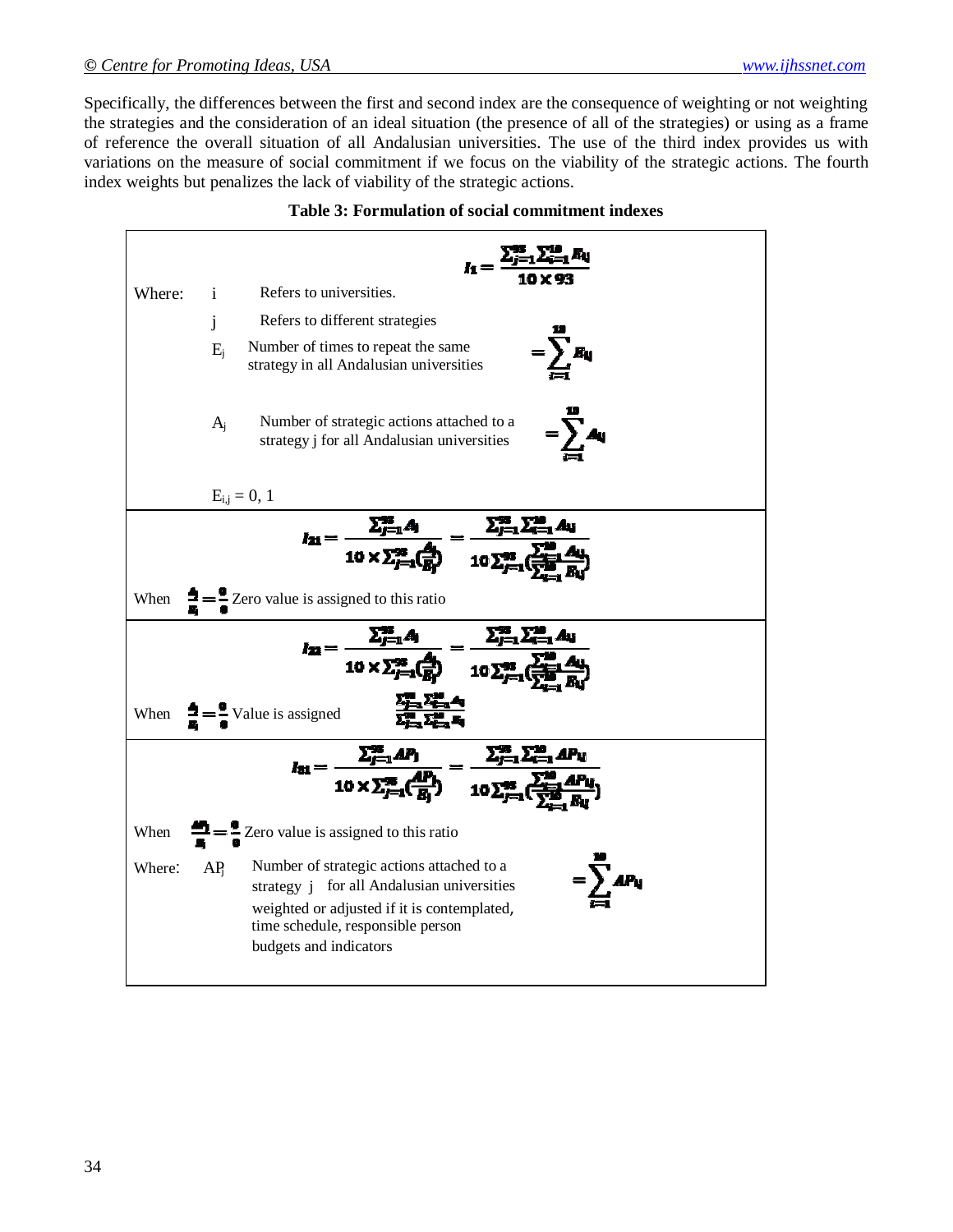

Source: Own elaboration

# *4. Results*

#### **4.1. The mission and the vision**

As previously stated, all Andalusian public universities have a strategic plan and, in some cases, this has been revised from the initial version. For the purpose of our study, we have taken the strategic plans in force in 2010, with the time schedules shown in table 4. As can be observed, many universities will have to renew and update their strategic commitment in the short term and, therefore, the results of this study may be of great relevance to Andalusian public universities. Specifically, one university has finished their strategic plan in 2009, four in 2010 and two in 2011.

|  | Table 4: Time schedule of the strategic plans of Andalusian public universities |  |  |
|--|---------------------------------------------------------------------------------|--|--|
|  |                                                                                 |  |  |

| Andalusian public universities        | Time schedule | First version/Revised version |
|---------------------------------------|---------------|-------------------------------|
| University of Almeria                 | 2004-2010     | <b>First</b>                  |
| University of Cadiz                   | 2005-2010     | First                         |
| University of Cordoba                 | 2006-2015     | <b>First</b>                  |
| University of Granada                 | 2006-2010     | First                         |
| International University of Andalusia | 2007-2009     | <b>First</b>                  |
| University of Jaen                    | 2003-2010     | Revised                       |
| University of Huelva                  | 2008-2011     | Revised                       |
| University of Malaga                  | 2009-2012     | Revised                       |
| Pablo de Olavide University           | 2009-2011     | Revised                       |
| University of Seville                 | 2008-2013     | First                         |

#### Source: Own elaboration

Regarding the mission and vision statement in the strategic plans of Andalusian public universities, there are only two universities that have expressly considered the concepts of CSR and sustainability in their mission statements, whilst seven universities have included sustainability in their vision and three universities have included CSR in their vision statement. Values such as equality, diversity, multiculturalism, solidarity, cooperation, commitment, transparency, and flexibility have been included in most of the strategic plans. On the other hand, seven universities consider CSR to be a strategy or an independent objective.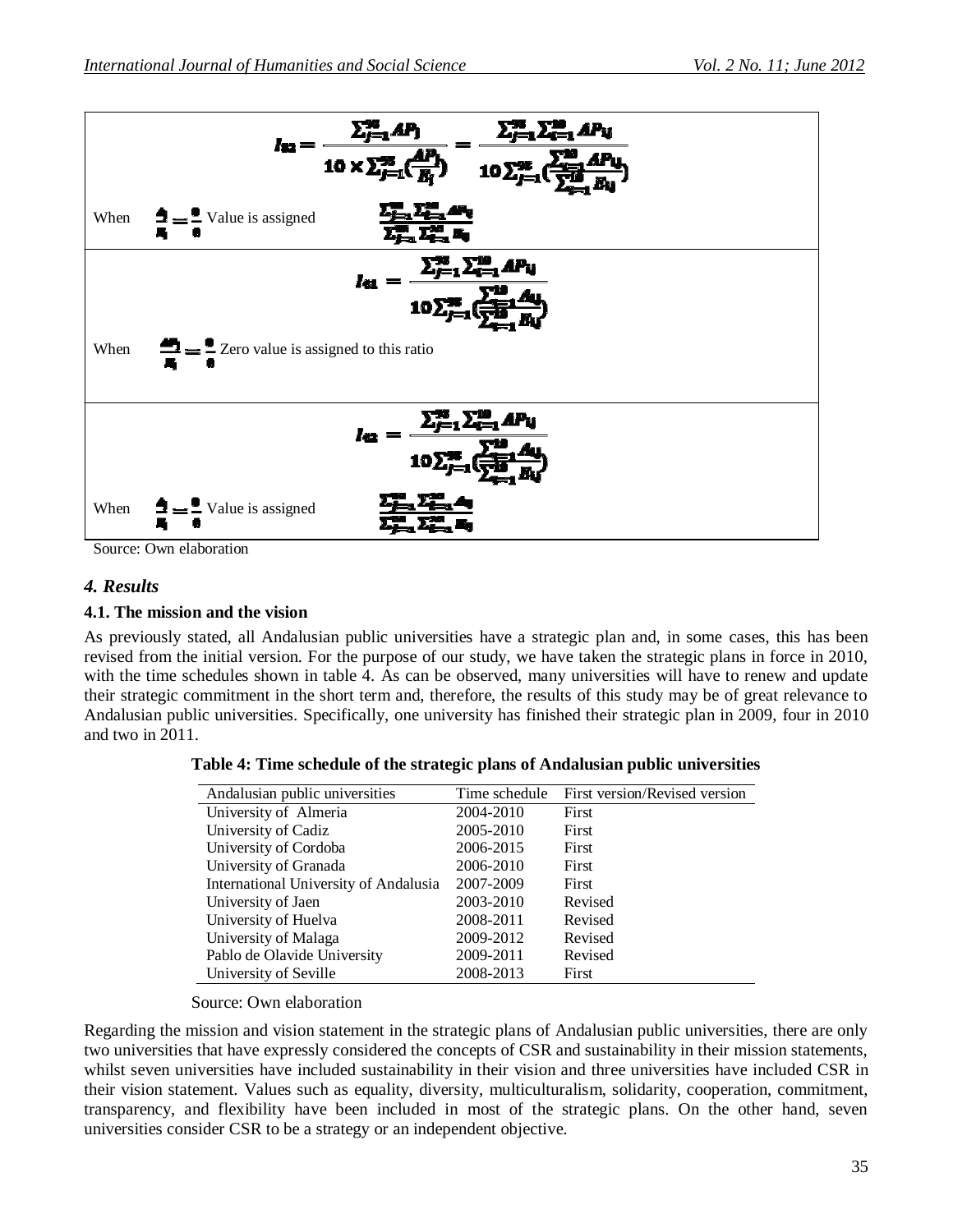Hence, it can be inferred that Andalusian universities show an intermediate level of social commitment based on mission and vision statement, which it will be compared through their strategic actions and strategies. On the other hand, it is observed that there is no evidence of a clearly differentiated profile or strategy among these universities. This observation may be a manifestation of what Jongbloed, Enders, and Salerno (2008) referred to as "mission confusion" or "vision confusion" at universities, given that; in general, universities are taking on similar ideals while suboptimally allocating their scarce human and physical capital. In general, we have not observed any different profiles at universities in terms of areas where there is a greater potential for research, problems related to society, degree of teaching-research, technology transfer, etc. This may be due to a clearly identifiable institutional imitation in the definition and development of strategic plans at Andalusian public universities.

### **4.2. Analysis of different strategies**

#### **4.2.1. Governance**

In relation to the strategies assigned to governance (table 5), we should remark that, in eight of the ten universities, there are actions related to codes of good governance and although only in one case is there a reference to encouraging the development of the functions of the Social Council as an organization that connects universities to society. In the other cases, there is some reference to the creation of catalogues of competences detailing the responsibilities of university managers and their updating and adaptation in line with current legislation. However, there are no strategies for deep changes in the system of internal governance of universities. At present, the establishment and development of codes of conduct would not seem to be a major concern for Andalusian universities as this only appears at five universities with few strategic actions. Regarding an improvement in dialogue with different stakeholders, this is present in all of the strategic plans with plenty of actions centered on the importance of creating more or less stable structures which allow us to discover the social, educational, and research needs of society. A similar situation occurs in the case of communication strategies, both external and internal levels, but with a greater number of strategic actions. This may be due to the response of universities, according to the opinion of Andalusian university managers, since they think there exists important defects in current systems of information, as well as that it is necessary to improve both external and internal communication at universities (Larran, Lopez, & Andrades, 2010b).

In this sense, an almost unanimous factor at all universities was a certain fear of publishing a report with indicators and which could be verified, due to the low level of confidence in current information systems at each university where there is a general lack of integration and structure on this issue at present. The lack of opportune information and communication, due to the decentralization in the sources of information existing in universities (Roturier and De Almeida, 2000), and the fact that the key information is often unavailable or dispersed in several departments was also mentioned in the study carried out by Velasquez *et al.* (2005). Strategies linked to support for international and national declarations in social and environmental matters, as well as cooperation with development, among other issues, were practically inexistent.

A fundamental element of CSR is based on access to information that the organization provides about its social behavior, which is influenced by social expectations. An essential instrument for transparency is communication of the aspects linked to CSR through a report aimed at stakeholders that reflects their commitment and participation. Therefore, in the measurement of university social commitment, we must quantify the presence of commitments to accountability in strategic planning. In the case of Andalusia, this kind of action is not common although it is present in many universities specifically, in eight. These strategic actions are demonstrated mainly in the commitment to publish sustainability reports and, in some cases, in the publication of assessment reports on the degree of fulfillment of strategic plan commitments. These findings, and the information in terms of transparency, are coherent with the results derived from interviews with Andalusian university managers, since they stated that they perceived more costs than benefits in the reporting of information and, in general accountability to society (Larran *et al.,* 2010b).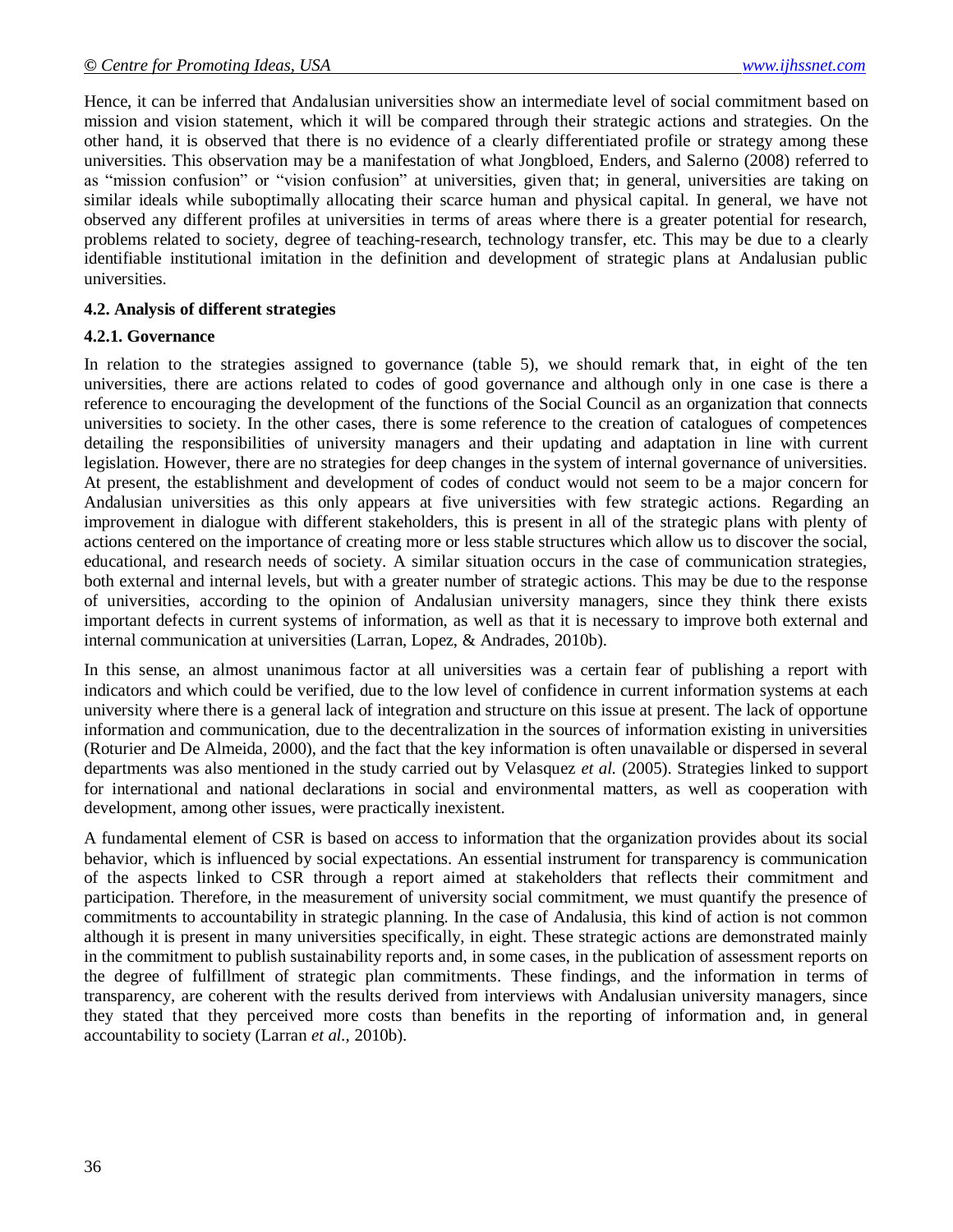| <b>Strategies</b>                         | Presence |     | Number of actions Number of actions weighted |
|-------------------------------------------|----------|-----|----------------------------------------------|
| Codes of good governance                  |          | 14  | 8.75                                         |
| Codes of conduct                          |          |     | 4.75                                         |
| Improvement in dialogue with stakeholders | - 10     | 89  | 35.75                                        |
| Improvement<br>channels<br>of<br>in       |          |     |                                              |
| communication                             | 10       | 142 | 63.25                                        |
| Support for international declarations    |          |     | 1.25                                         |
| Support for CRUE declarations             |          |     |                                              |
| Accountability                            |          | 22  | 9.5                                          |
| <b>GOVERNANCE</b>                         | 44       | 278 | 123.25                                       |

### **Table 5: Governance strategies**

Source: Own elaboration

#### **4.2.2. Students**

Regarding strategies related to improvements in training, both improvements in processes and improvements in contents, these are present at all Andalusian public universities through a wide range of strategic actions. This concern is also evident in the strategies focused on work placements, employability, training in foreign languages, encouraging mobility, scholarships, and overall tutoring. We could consider this concern to be an intermediate one when it refers to training in skills, training in values, improving assistance for the disabled, multiculturalism, educational psychology service, and measuring the level of satisfaction of students. In general, and specifically for this fundamental stakeholder at Andalusian universities, in light of these results, there is considerable scope for improvement in updating strategic plans if universities want to advance in their degree of social commitment (table 6).

| <b>Strategies</b>                                |     |     | Presence Number of actions Number of actions weighted. |
|--------------------------------------------------|-----|-----|--------------------------------------------------------|
| Overall tutoring                                 | 9   | 28  | 12,25                                                  |
| Employment prospects/Employability               | 10  | 51  | 20                                                     |
| Training in skills                               | 6   | 14  | 4.75                                                   |
| Training in values: CSR and Ethics               | 6   | 13  | 5.5                                                    |
| Self-employment                                  | 9   | 29  | 12.25                                                  |
| Training in foreign languages                    | 10  | 40  | 13.75                                                  |
| Improvements in disability assistance            | 5   | 10  | 3.25                                                   |
| Multiculturalism                                 | 5   | 7   | 1.5                                                    |
| Removal of architectural barriers                | 7   | 7   | 3.5                                                    |
| Educational psychology service                   | 4   | 4   | 1.75                                                   |
| Scholarships for students                        | 9   | 24  | 9.5                                                    |
| Mobility                                         | 10  | 56  | 22.5                                                   |
| Satisfaction of students                         | 6   | 13  | $\overline{4}$                                         |
| Improvements in training (processes)             | 10  | 127 | 59.5                                                   |
| Improvements in teaching (contents, study plans) | 10  | 94  | 42.25                                                  |
| <b>STUDENTS</b>                                  | 116 | 517 | 216.25                                                 |

#### **Table 6: Students' strategies**

Source: Own elaboration

#### **4.2.3. Staff**

Regarding university employees, for both administration and services staff, and research and teaching staff, the presence and intensity of the different strategies is quite varied. Specifically, there are strategies, such as general training, promotion policies, and incentives for mobility, and research that appear at almost all universities. Furthermore, we should point out that, although the degree of presence is high, it is not observed at all universities and there is room for improvement in terms of equal opportunities or improvements in labor health. Finally, we highlight those strategies which are missing from strategic plans such as those related to training in CSR, policies aimed at improving the reconciliation of work and family life, the inclusion of CSR criteria in contracting, improving the working environment, and policies aimed at reducing the number of temporary internships (table 7).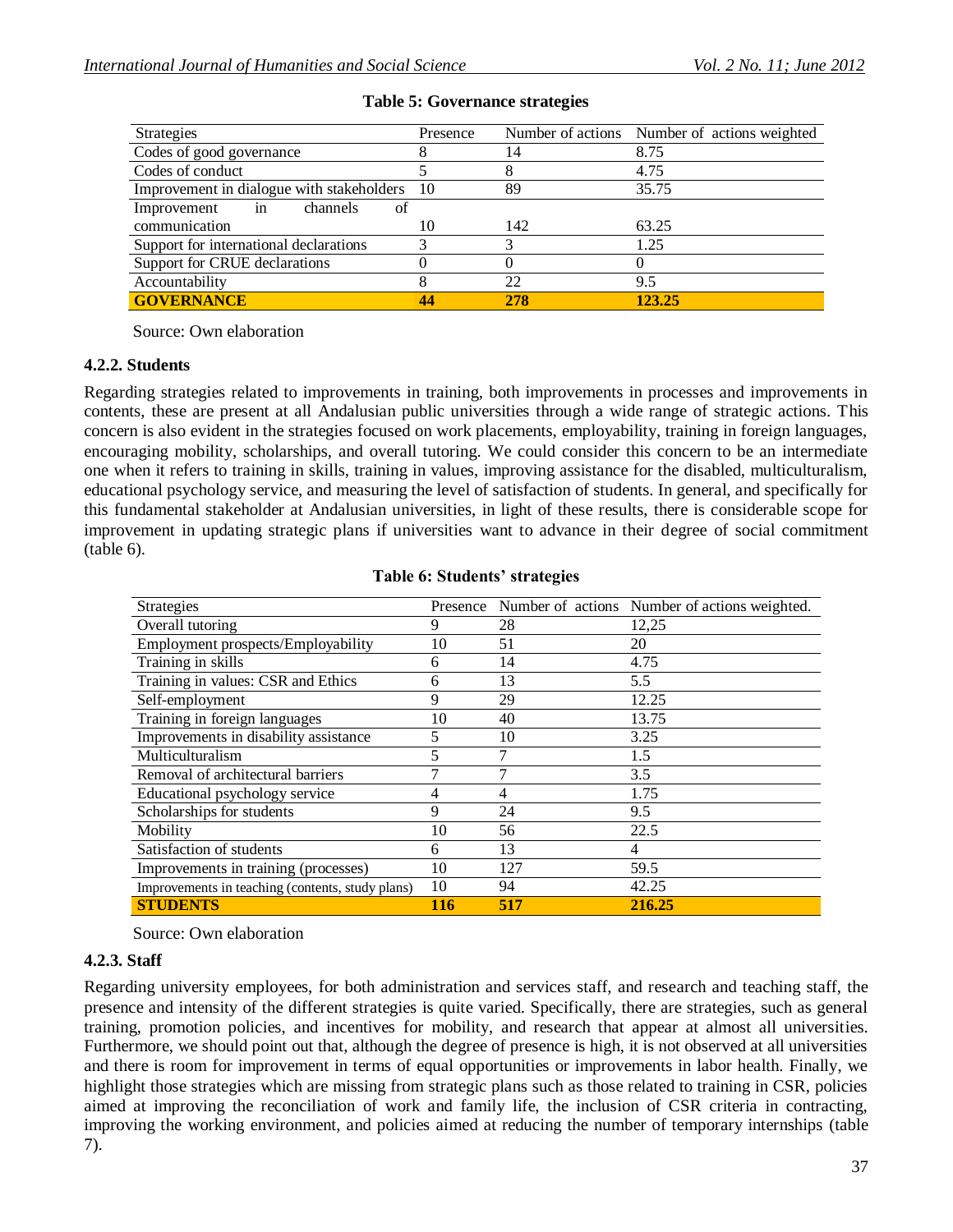| <b>Strategies</b><br>Presence                                             |    | Number of actions | Number of actions<br>weighted |
|---------------------------------------------------------------------------|----|-------------------|-------------------------------|
| Training teachers in CSR                                                  | 3  | 4                 | 1.75                          |
| General training for teachers                                             | 10 | 69                | 26.75                         |
| Training administration and services staff in CSR                         | 3  | 4                 | 1.75                          |
| General training for administration and services staff                    | 9  | 46                | 23                            |
| Policies aimed at equal opportunities/professional careers                |    | 16                | 5                             |
| Policies for promotion/career plans for teaching and research staff       | 10 | 74                | 33                            |
| Policies for promotion/career plans for administration and services staff | 9  | 44                | 19.75                         |
| Policies for the reconciliation of work and family life                   | 3  |                   | 1.5                           |
| CSR criteria for hiring staff                                             |    | 3                 | 0.75                          |
| Social action                                                             |    | 17                | 7.5                           |
| Improvement in the working environment                                    | 4  | 10                | 3.5                           |
| Improvement in labor health                                               |    | 21                | 10.75                         |
| Policies for hiring scholars                                              |    |                   | 0.5                           |
| Staff mobility                                                            | 10 | 44                | 15.25                         |
| Improvement and incentives for research                                   | 10 | 101               | 45.5                          |
| <b>STAFF</b>                                                              | 95 | 461               | 196.25                        |

# **Table 7: Staff strategies**

Source: Own elaboration

#### **4.2.4. Society**

Regarding the social projection of the university, long-life learning is concentrated on classes for older people; furthermore, there is plenty of evidence of university cultural activities aimed at society, along with cooperation projects at all of the universities studied. Sport, voluntary work, and social participation also play a major role at universities, along with a commitment to measuring the degree of satisfaction that society feels toward the work of universities. There are fewer strategies aimed at defining policies for donations, subsidies, and intercultural programs, incentives for research into CSR, and measures to introduce sustainability criteria for university research (table 8).

#### **Table 8: Society strategies**

| Strategies                                                       | Presence | Number of | Number of actions        |
|------------------------------------------------------------------|----------|-----------|--------------------------|
|                                                                  |          | actions   | weighted                 |
| Cultural influence                                               | 10       | 83        | 29.25                    |
| Sport                                                            | 8        | 46        | 13.5                     |
| Donations to associations, etc.                                  |          | 4         |                          |
| Participation in NGOs                                            | 4        | 6         | $\overline{\mathcal{L}}$ |
| Donations to different organizations in the university community | $\Omega$ | $\theta$  | $\Omega$                 |
| Voluntary and social work programs                               | 9        | 21        | 10.75                    |
| Migration and intercultural programs                             | h        | 6         | 2.25                     |
| Incentives for research on CSR                                   | 6        | 10        | 5.25                     |
| Measures to introduce sustainability criteria in research        |          | 3         | 1.5                      |
| Measures for cooperation and development                         | 10       | 41        | 21.25                    |
| Measures to support classes for older people                     | 10       | 28        | 8.75                     |
| Activities for people over 25                                    | ◠        | 3         | 0.5                      |
| Satisfaction of society                                          |          | 12        | 5                        |
| <b>SOCIETY</b>                                                   | 76       | 263       | 101                      |

Source: Own elaboration

# **4.2.5. Environment**

Although there is more detailed information about environmental issues than in other areas, it is clear that, except for the environmental awareness activities, which are present at nine universities, measures to reduce the use of private vehicles, which are present at six universities, and improvement of environmental management systems, which is present at five universities, the rest of the strategies are practically inexistent (see table 9).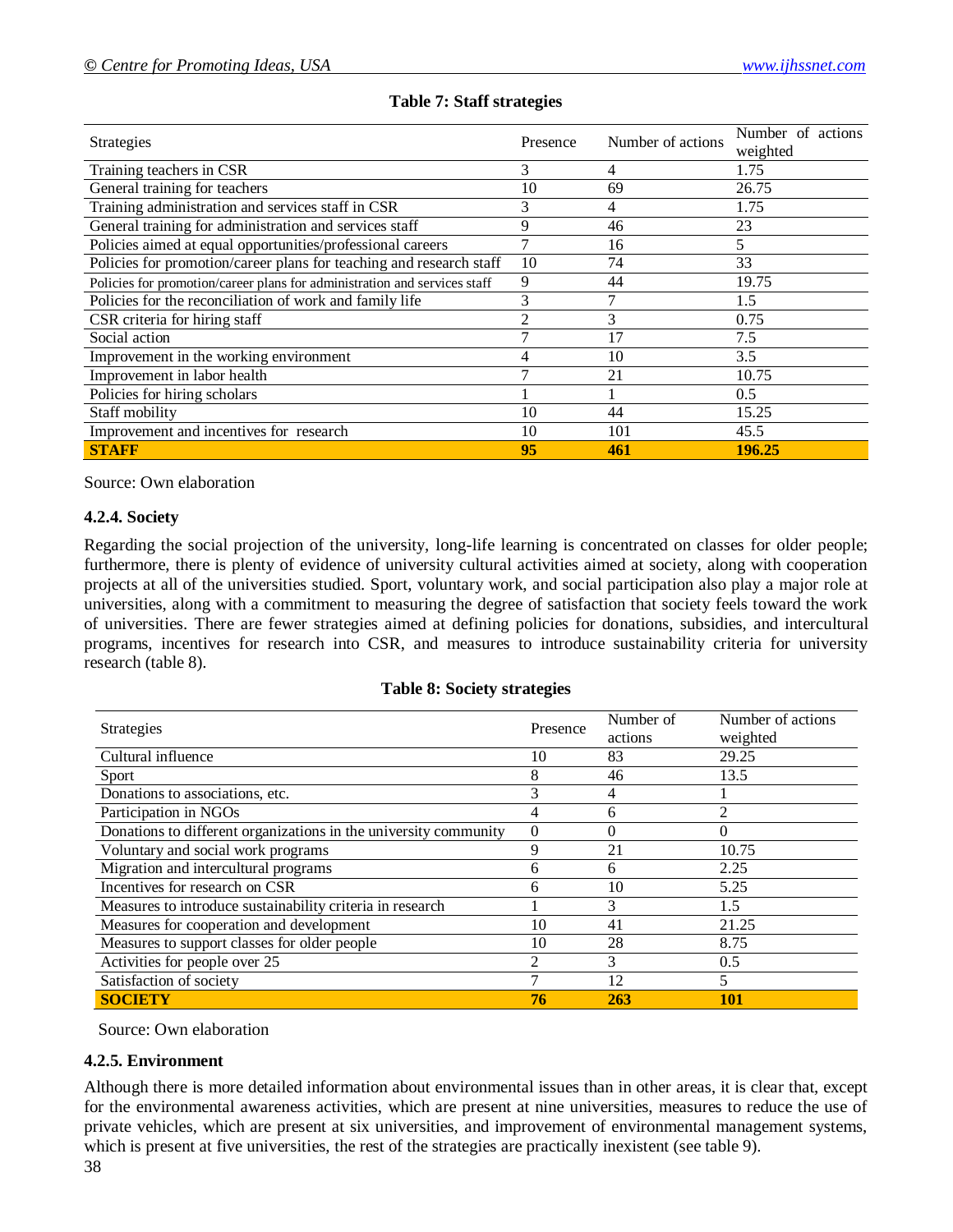Therefore, this dimension of the CSR is one of the major challenges for universities in terms of their CSR. This is coherent with the opinion of Andalusian university managers (in terms of their perception of the lack of pressure from society on this issue (Ferrer-Balas *et al.* 2008; Larran *et al.,* 2010b). Specifically, Andalusian university managers think that the main concern and pressure from society is related to improving teaching and research, along with the efficiency of universities, rather than socially responsible criteria.

| Strategies                                                     | Presence       |                | Number of Number of actions |
|----------------------------------------------------------------|----------------|----------------|-----------------------------|
|                                                                |                | actions        | weighted                    |
| Long-term environmental policies                               |                |                | 0.25                        |
| University support for Spanish Conference of University        |                |                |                             |
| Rectors                                                        |                | 1              | 0.5                         |
| Environmental management systems                               | 5              | 5              | 2.25                        |
| Creation of energy audits                                      | $\overline{3}$ | 3              | 1                           |
| Measures to reduce consumption of energy                       | $\overline{4}$ | 5              | $\overline{2.5}$            |
| Measures to produce alternative energy                         | 3              | 3              | $1.\overline{5}$            |
| Measures to design efficient energy                            | $\overline{2}$ | $\overline{2}$ | 1                           |
| Installment of systems to save electric energy                 | $\overline{0}$ | $\theta$       | $\overline{0}$              |
| Plans to redesign buildings (energy)                           | $\overline{c}$ | $\overline{c}$ | $\mathbf{1}$                |
| Measures to reduce consumption of water                        | $\mathbf{1}$   | $\overline{2}$ | $\boldsymbol{0}$            |
| Audits for consumption of water                                |                |                | $\boldsymbol{0}$            |
| Polices on water supply                                        | $\overline{0}$ | $\mathbf{0}$   | $\Omega$                    |
| Quantity and use of re-used water                              | $\overline{2}$ | 3              | 0.5                         |
| Protocol to prevent contamination of waste water               | $\overline{0}$ | $\theta$       | $\mathbf{0}$                |
| Plans to redesign buildings (water)                            | $\overline{2}$ | $\overline{2}$ | $\mathbf{1}$                |
| Total quantity of residues generated depending on types and    |                |                |                             |
| destinations                                                   |                | 1              | $\mathbf{0}$                |
| Quantity of products recycled - detailed list                  | $\overline{2}$ | 3              | 0.5                         |
| Protocol for waste management residues                         | $\mathbf{1}$   | $\overline{2}$ | 1                           |
| Information about the tons of rubbish from university canteens | $\overline{0}$ | $\mathbf{0}$   | $\boldsymbol{0}$            |
| Noise map for each building                                    | $\overline{0}$ | $\theta$       | $\overline{0}$              |
| Measures to reduce noise                                       | $\theta$       | $\theta$       | $\theta$                    |
| Emission of greenhouse gases                                   | $\overline{0}$ | $\theta$       | $\boldsymbol{0}$            |
| Information on other significant emissions                     | $\overline{0}$ | $\theta$       | $\boldsymbol{0}$            |
| Measures to reduce the use of private vehicles                 | 6              | 11             | 3                           |
| Activities for environmental awareness                         | $\overline{9}$ | 26             | 11.25                       |
| Activities to encourage environmental research                 | 1              | $\overline{2}$ | 1                           |
| Activities to encourage the conservation and maintenance of    |                |                |                             |
| protected spaces                                               |                |                | 0                           |
| <b>ENVIRONMENTAL</b>                                           | 48             | 76             | 28.25                       |

# **Table 9: Environment strategies**

Source: Own elaboration

# **4.2.6. Companies**

In the sphere of companies, there is unanimous concern that Andalusian public universities provide scientific, humanistic and/or technological information to companies, as well as establish mechanisms to transfer results and to cooperate in business development and innovation, and this type of strategy is present at all universities. Nevertheless, it is noteworthy that the rest of the strategies are practically inexistent, as can be seen in the results of the previous table. Therefore, in this field, we think that Andalusian public universities should improve their social commitment by means of the presence of a greater number of measures related to companies (table 10).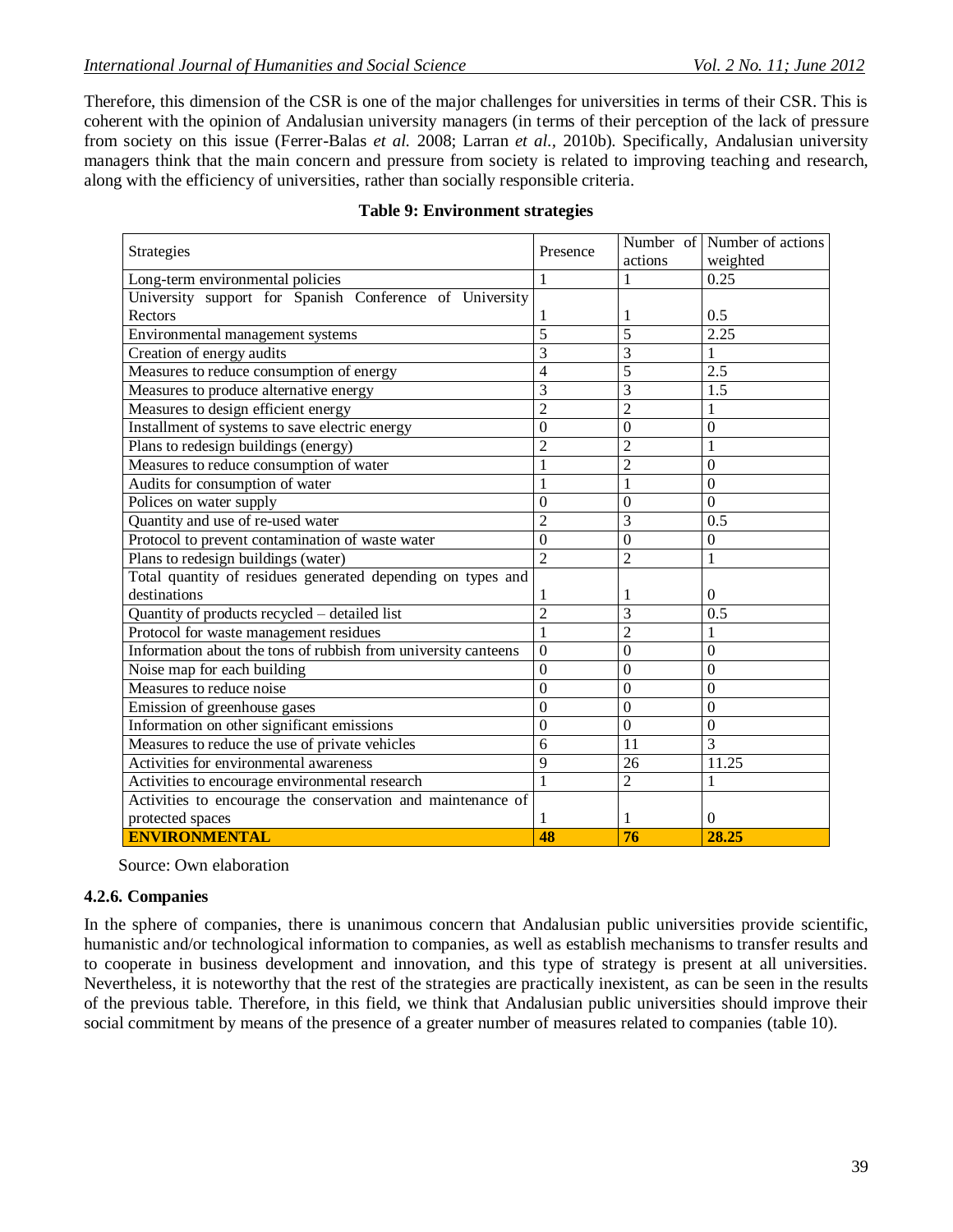|  |  | <b>Table 10: Companies' strategies</b> |  |
|--|--|----------------------------------------|--|
|--|--|----------------------------------------|--|

| <b>Strategies</b>                                                           | Presence | Number<br>actions | of Number of actions<br>weighted |
|-----------------------------------------------------------------------------|----------|-------------------|----------------------------------|
| University-business chairs/technology parks/technology transfer             | 10       | 62                | 24.75                            |
| CSR criteria in the contracting and selection of suppliers                  |          |                   |                                  |
| Special criteria and conditions for companies offering employment prospects |          |                   |                                  |
| Information on the percentage of goods bought which are socially            |          |                   |                                  |
| responsible (social brand reputation)                                       |          |                   |                                  |
| Information on the percentage of contracts paid in the terms agreed         |          |                   |                                  |
| Policies to promote human rights                                            |          |                   |                                  |
| Outreach activities offer scientific, humanistic and/or technological       |          |                   |                                  |
| information                                                                 | 10       | 63                | 29                               |
| Measures to facilitate outsourcing procedures                               |          |                   | 0.5                              |
| <b>COMPANIES</b>                                                            | 22       | 128               | 55.25                            |

Source: Own elaboration

#### **4.2.7. Continuous improvement**

In this section, just as we can observe the concern to improve infrastructures and the procedures for management and research we can also observe possibilities for improvement in dealing with complaints, along with all issues related to dealing with discrimination and privacy (table 11).

| Table 11: Continuous improvement strategies |
|---------------------------------------------|
|                                             |

| <b>Strategies</b>                                       | Presence | Number of actions | Number of<br>actions weighted |
|---------------------------------------------------------|----------|-------------------|-------------------------------|
| Statistics for complaints and suggestions by categories |          |                   | 2,25                          |
| Information on the total of number of incidents of      |          |                   |                               |
| discrimination and the measures adopted                 |          |                   |                               |
| Percentage of people trained in human rights            |          |                   |                               |
| Information on the number of complaints regarding       |          |                   |                               |
| privacy and data protection                             | 6        |                   | 4,5                           |
| Continuous improvement in management                    | 10       | 255               | 110,25                        |
| Continuous improvement in degrees/accreditation         | 10       | 37                | 19                            |
| Continuous improvement in infrastructures               | 10       | 222               | 108                           |
| Continuous improvement in service                       | 10       | 72                | 37,75                         |
| <b>CONTINUOUS IMPROVEMENT</b>                           | 52       | 601               | 281,75                        |

Source: Own elaboration

#### *5. Discussion*

In summary, we have quantified and organized the strategies in three groups: those which are present in at least five universities, those which are present in the strategic plans of between five and seven universities, and those which are found at eight or more universities. An analysis of the results leads us to conclude that those strategies which are generally applied represent 32% of the total, whilst those with a low level of implementation make up 49% (table 12). Therefore there is still a long way to go for Andalusian public universities to adopt strategic planning adapted to CSR.

**Table 12: Organization of strategies in terms of their level of application**

| Degree of inclusion of strategies     | Number of strategies | Percentage |  |
|---------------------------------------|----------------------|------------|--|
| Low<br>(fewer than 5 Universities)    | 46                   | 49%        |  |
| Medium (between 5 and 7 Universities) |                      | 18%        |  |
| High<br>(more than 7 Universities)    | 30                   | 32%        |  |
| Total                                 |                      | 100%       |  |

#### Source: Own elaboration.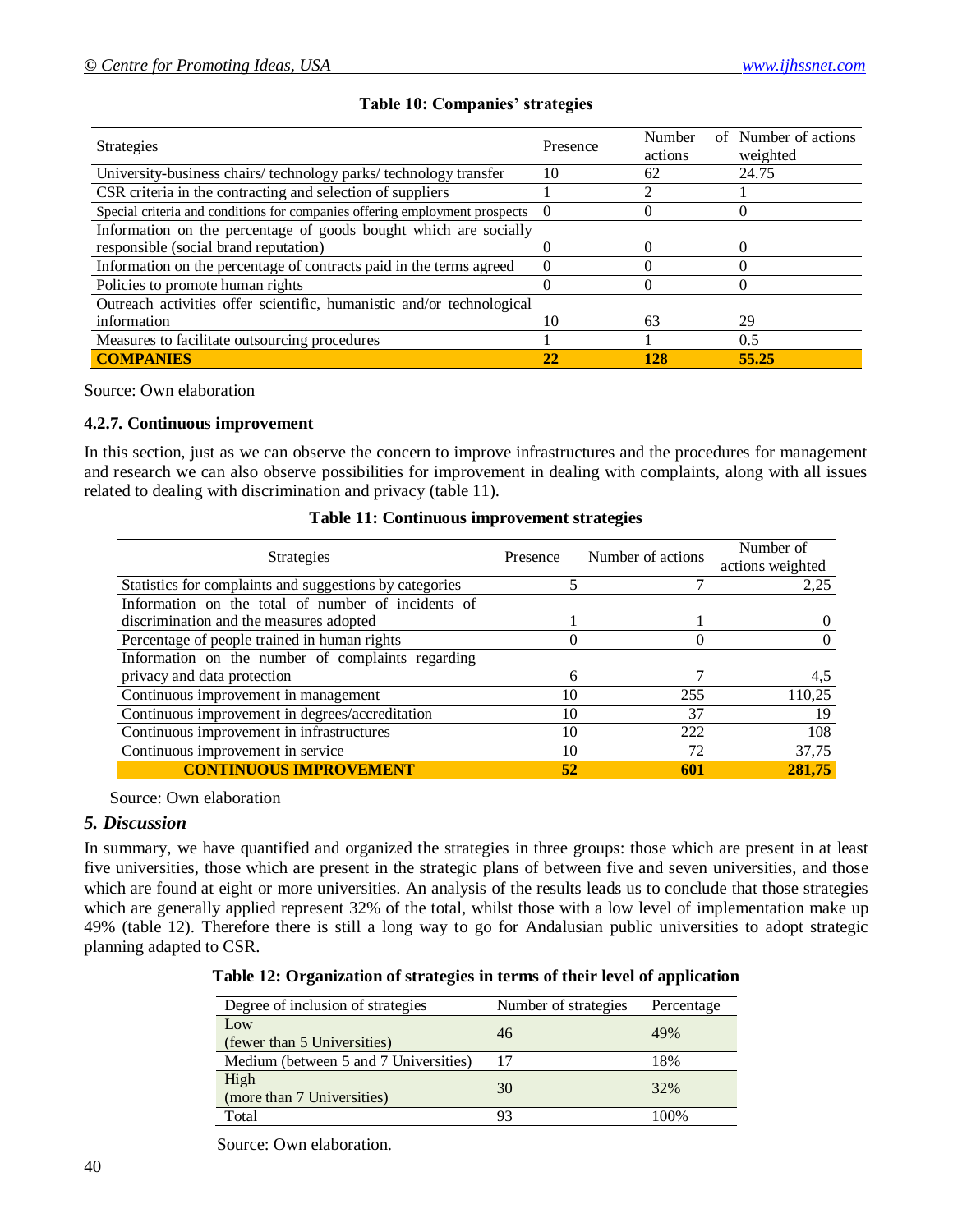Furthermore, although in the partial results we have made a specific reference to this issue, we should also point out the risk of strategic plans not fulfilling the objectives for which they were theoretically designed, since of the 2,324 strategic actions found in the sum total of the strategic plans at Andalusian public universities only:

- 366 have a budget allocated (16%);
- 1413 have somebody responsible for putting them into practice (61%);
- 647 have an estimated time schedule (28%);
- 1249 consider possible indicators for assessment (54%).

Regarding the assessment of the overall commitment of the strategic plans (table 13), in the first index, we observe a commitment lower than 50% when we weight each sub-section, and slightly higher than 50% when we give the same weight to the different partial sub-sections, as there are many strategies used as a reference which are missing from strategic plans, as we have seen previously. This lower commitment is clearly shown in environmental issues, regardless of the index. According to the first index, the stakeholders who receive most attention are students, staff, society, and companies in that order. When we pondered each strategy in terms of its presence in different strategic actions (I22), the index increases slightly and are over 64%, showing a greater commitment to continuous improvement and students, and also revealing, once more, a low level of environmental commitment. Nevertheless, when we did not start with an ideal situation, and we eliminated from the frame of reference those strategies which were not present in any strategic plan (I21), we observed a notable increase in the index.

This increase represents additional proof, as with the definition of mission and vision, of the institutional imitation that has occurred in terms of strategic planning at different Andalusian universities**.** Similar conclusions are reached by adjusting the actions depending on their viability (weighting to consider if they take into account different actions such as time schedule, indicators, budget people responsible for the plan), as we observed when analyzing the third index if we compare them to those that consider actions without weighting or adjusting. The low values shown in the fourth index in its two versions (below zero, 4 in any case) not only reflect the low level of social commitment of universities but also the low degree of concretion of these actions. Based on the first index, we can state that CSR is not a relevant strategic factor and, therefore, we initially we can reject our hypothesis. Indeed, the rejection of this hypothesis is supported by other factors such as the low level of importance currently given to CSR at universities. Furthermore, in order to confirm the results of this test of the hypothesis, we believe that there are certain studies (Ferrer-Balas *et al.,* 2008: Larran *et al.,* 2010b) which demonstrate the lack of pressure from society, which is an important barrier for the implementation of CSR strategies.

Another issue to be taken into account regarding the development of strategic planning at universities is related to what is reflected in the literature review – i.e. whether or not universities aim to differentiate themselves and thus generate a competitive position through a combination of high quality education and CSR (Serap & Eker, 2007). In this sense, Stensaker and Norgard (2001) argued that, based on a study by the University of Tromso (Norway) over the period 1969-1999, due to external political pressure, increased professionalization within a societal sector, or organizational uncertainty, organizations will become increasingly similar. In other words, organizational adaptation is a change toward standardization within a given organizational sector (e.g. higher education). Moreover, Di Maggio and Power (1983) refer to this standardization as a form of isomorphism, or "structural homogeneity". Therefore, we can conclude that strategic planning on Andalusian universities show greater uniformity than differentiation in their definition and development. Indeed, in our case, when we used indexes where the frame of reference is what occurs at other universities, the result was near to one, which is a sign of institutional imitation and shows a behavioral pattern that tends towards standardization in the strategies of Andalusian public universities. Furthermore, we can identify the low level of social commitment shown through the fourth index, and this shows that CSR is not seen as a differentiating factor at universities by means of their strategic plans. We can only observe a certain degree of differentiation in terms of environmental questions, due to the influence exerted on this issue by two universities (University of Seville and the International University of Andalusia).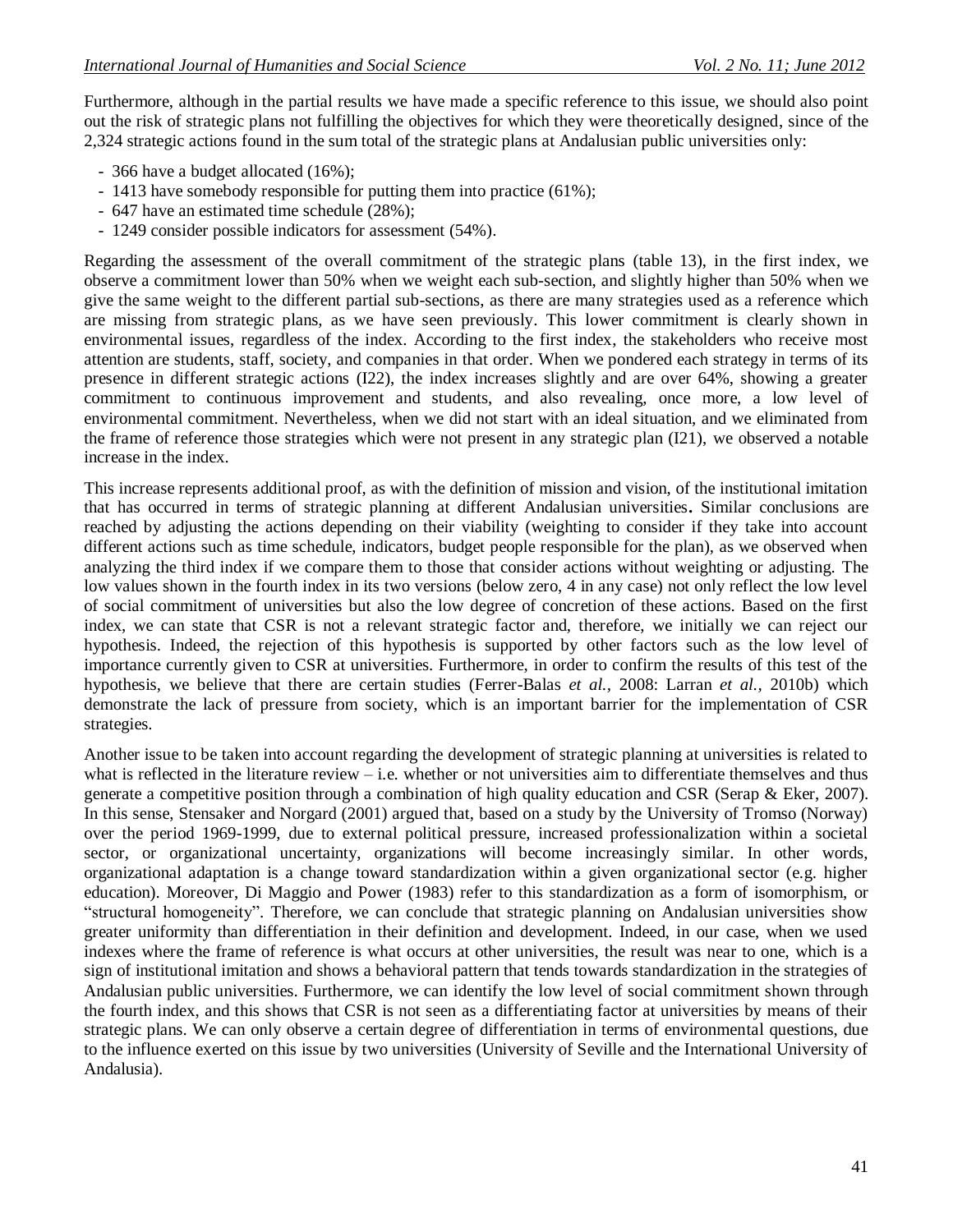| Social commitment indexes     | I1    | I21   | I31   | I41   | 122   | 132   | I42   |
|-------------------------------|-------|-------|-------|-------|-------|-------|-------|
| Governance                    | 0.629 | 0.921 | 0.910 | 0.408 | 0.787 | 0.782 | 0.349 |
| <b>Students</b>               | 0.773 | 0.893 | 0.907 | 0.374 | 0.893 | 0.907 | 0.374 |
| <b>Staff</b>                  | 0.633 | 0.816 | 0.834 | 0.347 | 0.816 | 0.834 | 0.347 |
| Social                        | 0.585 | 0.751 | 0.756 | 0.289 | 0.655 | 0.649 | 0.252 |
| Environmental                 | 0.178 | 0.293 | 0.336 | 0.109 | 0.113 | 0.081 | 0.042 |
| Companies                     | 0.275 | 0.826 | 0.804 | 0.356 | 0.355 | 0.351 | 0.153 |
| Continuous improvement        | 0.650 | 0.967 | 0.982 | 0.453 | 0.893 | 0.851 | 0.419 |
| <b>Overall weighted index</b> | 0.487 | 0.821 | 0.847 | 0.354 | 0.645 | 0.617 | 0.278 |
| Average overall index         | 0.532 | 0.781 | 0.790 | 0.334 | 0.645 | 0.636 | 0.277 |

# **Table 13: Overall assessment of the social commitment of the strategic plans of Andalusian public universities**

Source: Own elaboration.

### *6. Conclusions*

The present study was inspired by the growing interest in increasing the social commitment of universities, along with the need to include socially responsible criteria in the different dimensions and functions of universities, both on an operative and a strategic level, and it seeks not only to make a modest contribution to current research on CSR at universities, but also this paper may be useful for those universities interested in improving the social commitment of their institutions.

The contribution that could be made by this study is not only related to the definition of different indicators to measure the social commitment on a strategic level for its application to universities, but also to detect those strategies that public universities need to either intensify or include if they want to increase their degree of social commitment.

Two possible limitations of the study could be the fact that it uses as a reference the data from a single region, although this data is representative of what happens at other public universities in Spain and universities may carry out actions and strategies which are not defined in their strategic plans. Nevertheless, this last possibility would only confirm the theory that strategic planning is not really a management tool but rather the consequence of pressure by regional government through their research contract programs and their university funding systems as is the case in Andalusia.

The low presence of actions identified in this study, along with the scarce differentiation between the various strategic plans, regardless of the size of the universities that make up the sample (institutional imitation), merely tends to confirm this hypothesis.

Although in each section of the study we can obtain references for the specific strategies that require greater attention, among the main findings of the study, we can highlight the low degree of social commitment, regardless of the index used, and the fact that the environmental perspective is the most neglected factor in strategic plans at Andalusian public universities.

The results obtained lead us to propose not only to broaden the scope of the study to all Spanish public universities, but also to analyze the differences between autonomous communities and the possible explanations for these differences, along with considering the sensitivity of using different measures of social commitment when establishing comparisons between universities and autonomous communities.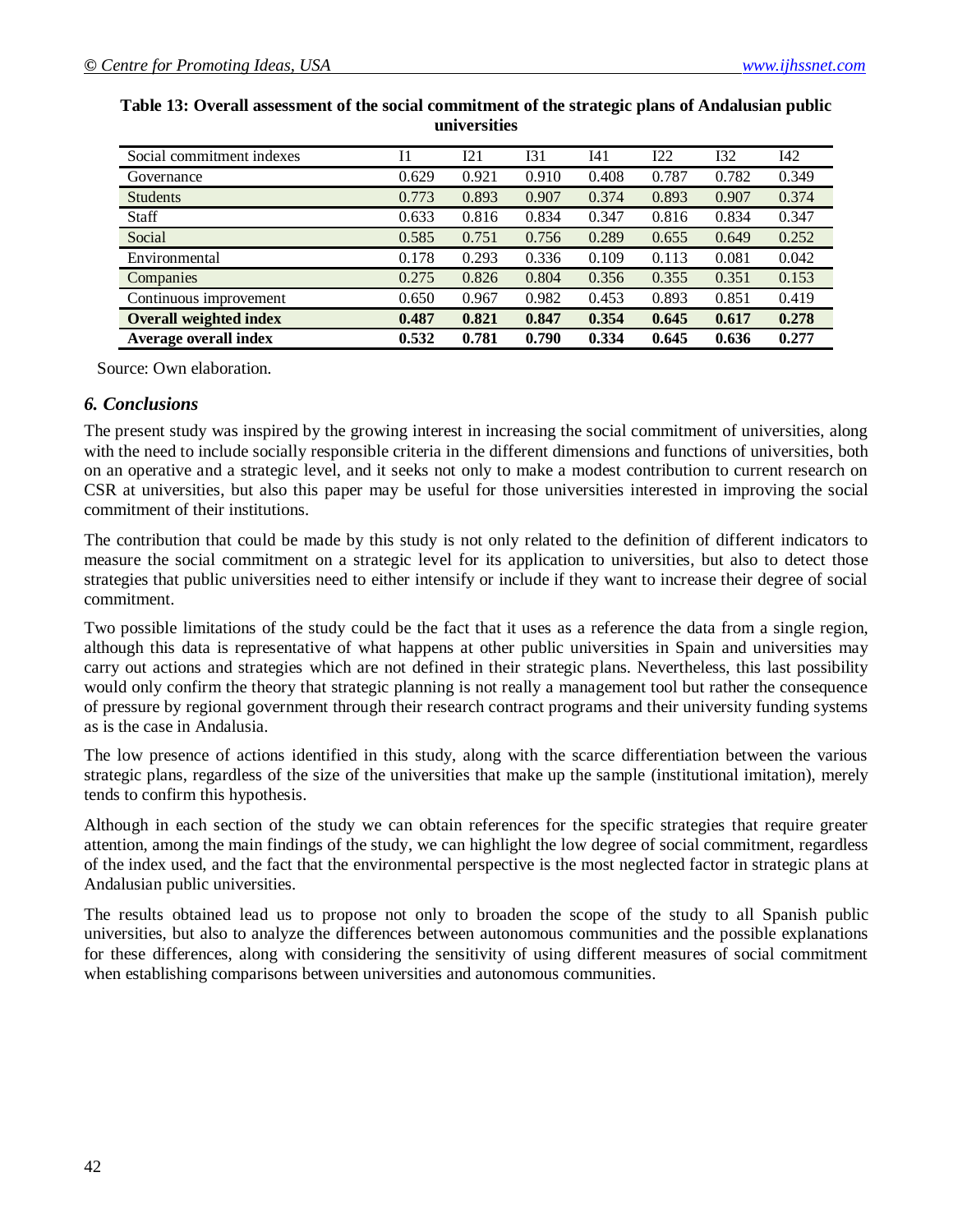#### *References*

- Adams, C.A., Hill, W., & Roberts, C. B. (1998). Corporate Social Reporting Practices in Western Europe: Legitimating Corporate Behaviour? *British Accounting Review*, 30 (1), 1-21.
- Arlow, P. (1991). Personal Characteristics in College Students" Evaluations of Business Ethics and Corporate Social Responsibility. *Journal of Business Ethics*, 10 (1), 63-69.
- Asociación Española de Contabilidad y Administración de Empresas (2004). *Marco Conceptual de la Responsabilidad Social Corporativa.* AECA, Madrid.
- Audit Commission for Local Authorities and National Health Service in England and Wales (2007). *Corporate Governance Inspection: Key Lines of Enquiry.* United Kingdom.
- Ball, A., & Bebbington, J. (2008). Editorial: Accounting and Reporting for Sustainable Development in Public Service Organizations. *Public Money & Management*, 28 (6), 323-326.
- Ball, A., & Grubnic, S. (2007). Sustainability Accounting and Accountability in the Public Sector. In J. Unerman, J. Bebbington, & B. O"Dwyer (Eds.) *Sustainability Accounting and Accontability*, Routledge, London.
- Baker, M. J., & Balmer, J. M. T. (1997). Visual Identity: Trappings or Substance?. *European Journal of Marketing*, 31(5/6), 336–382.
- Bravo, F., Abad, M. C., & Trombeta, M. (2009). Disclosure Indices Design: Does It Make a Difference?. *Revista de Contabilidad* 12 (2), Julio-diciembre 2009, 253-278.
- Carroll, A.B., & Shabana, K. M. (2010). The Business Case for Corporate Social Responsibility: A Review of Concepts, Research and Practice. *International Journal of Management Review*, 85-105.
- Chartered Institute of Public Finance and Accountancy (2007). *Delivering Good Governance in Local Government,* CIPFA, United Kingdom.
- Christensen, L.J., Peirce, E., Hartman, L. P., Hoffman, W. M., & Carrier, J. (2007). Ethics, CSR, and Sustainability in the Financial Times Top 50 Global Business Schools: Baseline Data and Future Research Directions. *Journal of Business Ethics*, 73 (4), 347-368.
- Davis, K., & Blomstrom, R. L. (1975). *Business and Society: Environment and Responsibility*, 3rd ed (McGraw Hill, New York).
- Di Maggio, P., & Powell, W. W. (1983). The Iron Cage Revisited: Institutional Isomorphism and Collective Rationality in Organizational Fields. *American Sociological Review*, 48, 147-160.
- Ernst & Ernst (1978). *Social Responsibility Disclosure, 1978 Survey,* Ernst & Ernst, Cleveland OH.
- Ferrer-Balas, D., Adachi, J., Banas, S., Davidson, C. I., Hoshikoshi, A., Mishra, A., Motodoa, Y., Onga, M., & Ostwald, M. (2008). An Internacional Comparative Analysis of Sustainability Transformations across Seven Universities. *International Journal of Sustainability in Higher Education,* 9 (3), 295-316.
- Firth, M. (1979). The Impact of Size, Stock Market Listing and Auditors on Volume Disclosure in Corporate Annual Reports. *Accounting and Business Research. A*utumn, 273-280.
- Firth, M.: (1980). Raising Finance and Firms" Corporate Reporting Policies. *Abacus*, 100-115.
- Global Reporting Initiative (2005). *Sector Supplement for Public Agencies,* GRI, Amsterdam.
- Global Reporting Initiative (2006). *G3 Sustainability Reporting Guidelines,* GRI, Amsterdam.
- Gray, R., Kouhy, R., & Lavers, S. (1995a). Corporate Social and Environmental Reporting: A Review of the Literature and a Longitudinal Study of UK Disclosure. *Accounting, Auditing & Accountability Journal,* 8 (2), 47-77.
- Gray, R., Kouhy, R., & Lavers, S. (1995b). Methodological Themes: Constructing a Research Database of Social and Environmental Reporting by UK Companies. *Accounting, Auditing and Accountability Journal*, 8 (2), 78-101.
- Hackston, D., & Milne, M. J. (1996). Some Determinants of Social and Environmental Disclosures in New Zealand Companies. *Accounting, Auditing and Accountability Journal*, 9 (1): 77-108.
- Hernández Armenteros, J. (2008). *La Universidad en Cifras 2008,* Ed. CRUE.
- International Federation of Accountants (2001). *Governance in the Public Sector: A Governing Body Perspective.* IFAC, United States of America.
- Jongbloed, B., Enders, J., & Salerno, C. (2008). Higher Education and its Communities: Interconnections, Interdependencies and a Research Agenda. *Higher Education*, 56 (3), 303-324.
- Krippendorff, K.:(1980). *Content Analysis: An Introduction to its Methodology.* Sage, London.